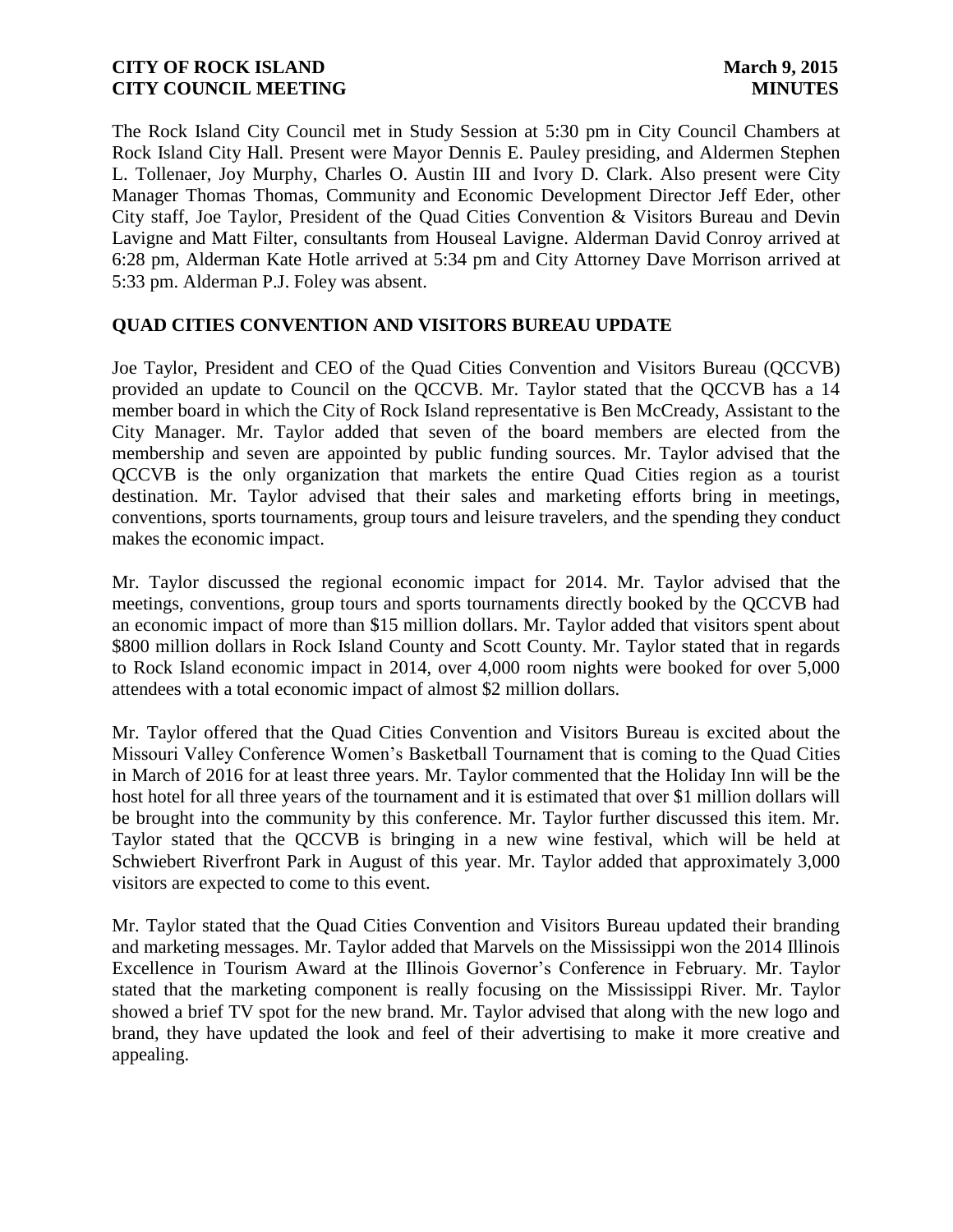Mr. Taylor stated that the QCCVB recently redesigned their website with a new look and it is much easier for the user to navigate through it. Mr. Taylor further discussed this item. Mr. Taylor pointed out that the Illinois Office of Tourism regards the QCCVB as the best social media organization in the State outside of Chicago. Mr. Taylor offered that the Rock Island businesses that were the most viewed on the website included; Jumer's Casino & Hotel, Whitewater Junction, Backwater Gamblers, Circa 21, Rock Island Arsenal Museum and the Botanical Center.

Mr. Taylor advised that the Quad Cities Convention and Visitors Bureau and Lodging Association are partnering on fundraising efforts to build a stronger bid fund for all of their events. Mr. Taylor further discussed this item. Mr. Taylor commented that the QCCVB offers visitor services in Rock Island with The District Visitor Center and there is an information kiosk at Bennigan's in the Holiday Inn.

Mr. Taylor stated that the Quad Cities Convention and Visitors Bureau is celebrating 25 years of tourism. Mr. Taylor added that on Wednesday, September 16, 2015 between 11:30 am and 1:00 pm, the Quad Cities Convention and Visitors Bureau's annual meeting will be held at the Hotel Blackhawk. Mr. Taylor thanked Council for their longstanding support of the QCCVB.

# **ROCK ISLAND DOWNTOWN PLAN CONSULTANT PRESENTATION**

Devin Lavigne of Houseal Lavigne provided Council with an overview of the contents of the draft Rock Island Downtown Revitalization Plan.

Mr. Lavigne explained the planning process, which led to the formulation of the draft Downtown Revitalization Plan. Mr. Lavigne noted that they have the comments from last week's open house and they will combine any comments from Council this evening and the plan will be updated. Mr. Lavigne added that a matrix will be put into the plan for the land uses. Mr. Lavigne advised that this plan is organized into eight chapters; Chapter 1 is an introduction and describes what the planning process is, the purpose of the plan and the setting of downtown Rock Island.

Mr. Lavigne discussed Chapter 2 of the plan. Mr. Lavigne stated that the community workshop, the downtown business workshop and the vision session were all well attended. Mr. Lavigne commented that all of the outreach was used as the foundation for the plan. Mr. Lavigne pointed out the key themes that came out of all the outreach meetings, which included; improve the streetscape and appearance of buildings; reduce vacancy; retain/recruit small businesses; diversify the type of businesses; create a neighborhood feel; increase connectivity (sidewalks, trails, etc.); increase ease/volume of parking; improve the reputation of Rock Island; and remove plaza. Council and Mr. Lavigne discussed the parking component as it related to parking being a perceived problem. Council also discussed the removal of the plaza as it related to the stage. Council further discussed the key themes.

Mr. Lavigne discussed the downtown profile concerning existing land uses in regards to Chapter 3. Mr. Lavigne discussed Chapter 4 of the plan as it related to the vision, goals and objectives. Mr. Lavigne advised that the vision is what Rock Island will look like in the next 10, 15 or 20 years from now. Mr. Lavigne stated that those different changes include; an established self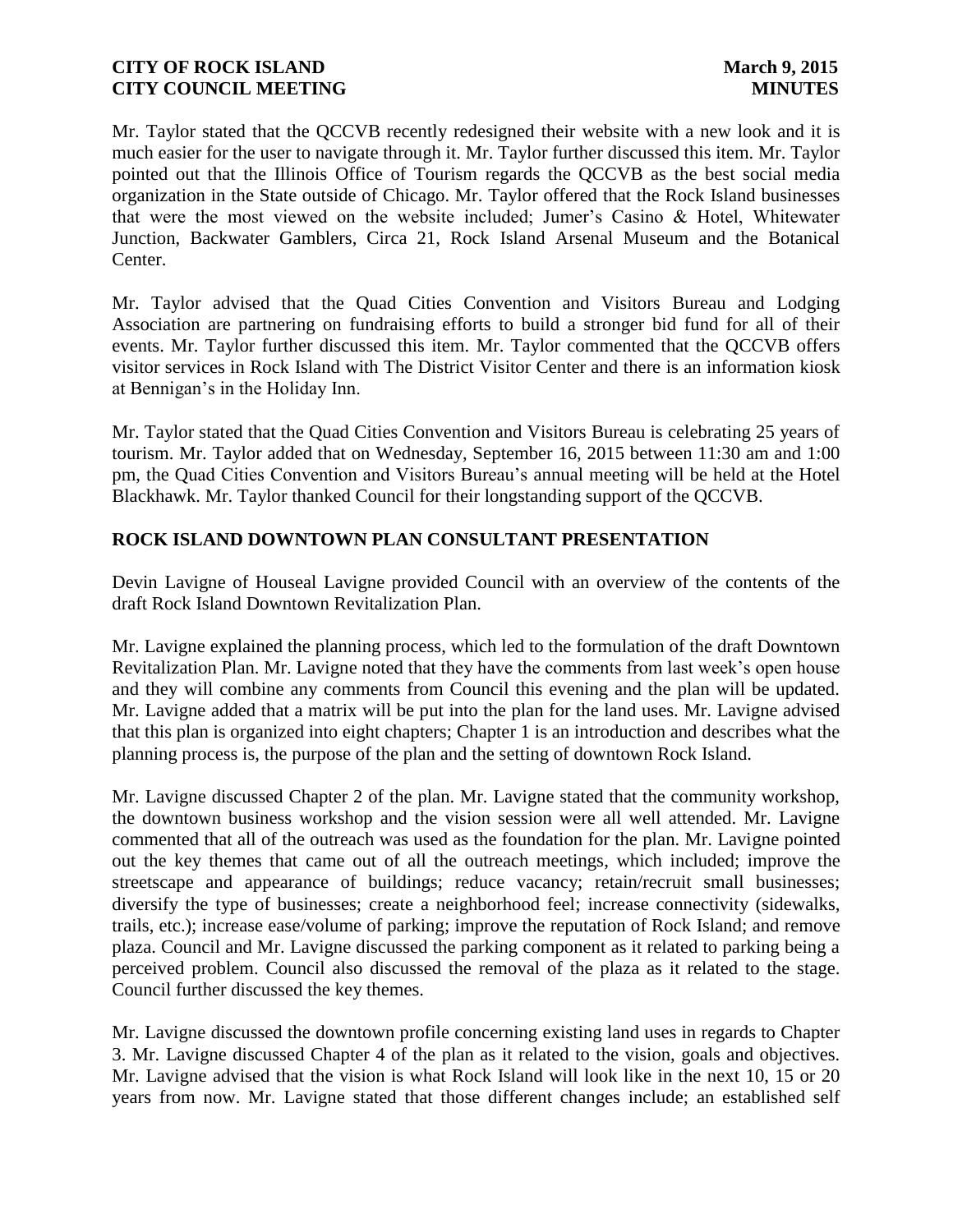sustaining, mixed-use environment with a critical mass of activity; an improved downtown appearance, unique physical character and an overall sense of place; capitalized on existing assets and nearby activity generators; achieved a balance between preservation and new development; and improvement of the overall friendliness, efficiency and safety of all modes of downtown transportation. Council and Mr. Lavigne discussed the transportation component. Mr. Lavigne advised that the vision, goals and objectives set the framework for the rest of the chapters in the plan.

Mr. Lavigne discussed Chapter 5 of the plan as it related to land use and development. Mr. Lavigne noted that in this chapter, downtown Rock Island was broken down into three functional areas, which include; the core downtown, an outer core and the downtown periphery. Mr. Lavigne stated that the highest concentration of buildings and active uses are in the core downtown. Mr. Lavigne stated that a matrix will be prepared that identifies the appropriate land uses for each of these functional areas. Mr. Lavigne further discussed this item as it related to development and historical buildings.

Mr. Lavigne then discussed transportation concerning regional grid comparisons as it related to Chapter 6 of the plan. Mr. Lavigne commented that Rock Island has a very walkable area downtown. Mr. Lavigne then discussed some of the key transportation recommendations. Mr. Lavigne stated that it is being recommended to remove the IL Route 92 designation off of  $1<sup>st</sup>$ Avenue. Mr. Lavigne indicated that the benefit there is to get City control of  $1<sup>st</sup>$  Avenue in order to add some additional parking, slow down traffic and make it easier to get across to the river. Mr. Lavigne commented that this will allow for a more walkable street and connect downtown to the riverfront. Mr. Lavigne stated that another recommendation is to remove the Great River Plaza stage and create a woonerf, which would open up  $2<sup>nd</sup>$  Avenue to traffic. Mr. Lavigne commented that this would create an environment where pedestrians and vehicles would have an equal stake in the right-of-way. Council and Mr. Lavigne further discussed this item as it related to space and temporary staging. Mr. Lavigne stated that they are also recommending to expand on wayfinding. Mr. Lavigne advised that when people come to Rock Island, there is nothing to direct them to the destinations downtown. Mr. Lavigne further discussed this item.

Mr. Lavigne discussed parking challenges as it related to on-street parking and off-street parking. Various parking challenges discussed included; Monday through Friday daytime, where there is ample parking but low hourly limits and strict enforcement; general supply of parking is okay in the evening, but there is a lack of point parking; there are different hours and limits block by block; scattered lots with different regulations and requirements; limited wayfinding; and the parking ramp is poorly lit, unadvertised and confusing as to where one is able to park. Council discussed these parking challenges. Mr. Lavigne stated that it is being recommended to simplify on-street parking by consolidating all short-term on-street parking to 30 minutes, extend all medium term on-street parking to four hours and install color coded signage. In addition, Mr. Lavigne offered that it is being recommended to remove parking meters, discontinue the sale of rover parking permits and relax enforcement where it is appropriate to do so. Other parking recommendations discussed included; improving the existing parking ramp; wayfinding signage to direct people to the parking areas; restripe private lots to maximize use; angle parking in areas of high demand; and shared parking agreements.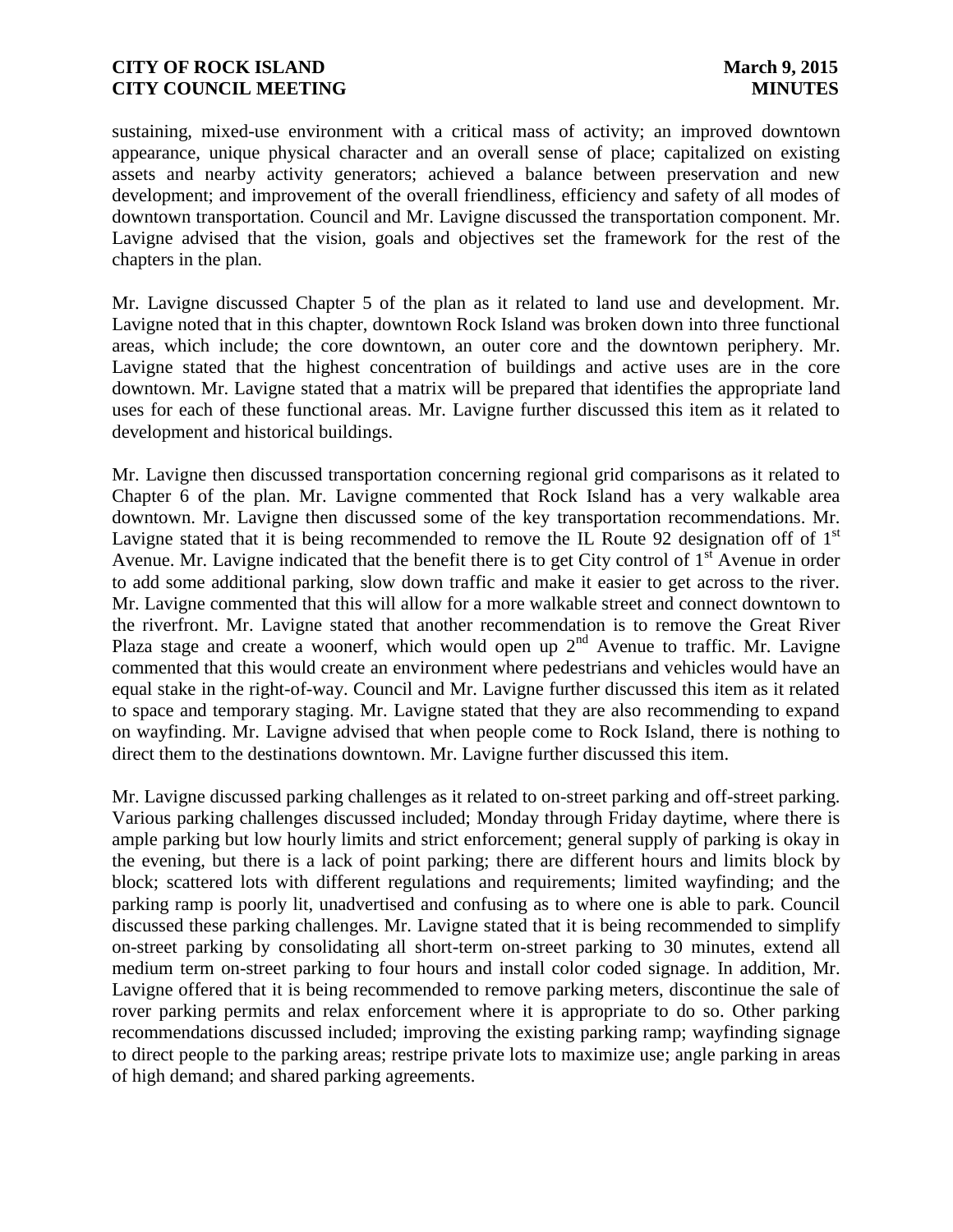Mr. Lavigne also discussed establishing an urban design plan as it related to Chapter 7 of the plan. Various items discussed included; additional public art in the downtown; establishing a sense of place in the downtown; and maintaining pedestrian orientation.

Mr. Lavigne discussed Chapter 8 of the plan in regards to implementation. Various implementation items discussed included; administrative actions that need to be taken to start implementing the plan; establishing partnerships; and identifying resource and funding opportunities. Council and Mr. Lavigne further discussed the implementation items.

Mr. Lavigne discussed the timeline for formalizing the plan to bring back to Council for adoption. Mr. Lavigne stated that it could possibly be sometime in April. Council further discussed the draft Downtown Revitalization Plan.

#### **ADJOURNMENT**

A motion made by Alderman Hotle and seconded by Alderman Tollenaer to adjourn the meeting carried by the following Aye and No vote. Those voting Aye being; Alderman Conroy, Alderman Tollenaer, Alderman Hotle, Alderman Murphy, Alderman Austin and Alderman Clark; those voting No, none. The meeting was adjourned at 6:35 pm.

Aleisha L. Patchin, City Clerk

 $\frac{1}{2}$  ,  $\frac{1}{2}$  ,  $\frac{1}{2}$  ,  $\frac{1}{2}$  ,  $\frac{1}{2}$  ,  $\frac{1}{2}$  ,  $\frac{1}{2}$  ,  $\frac{1}{2}$  ,  $\frac{1}{2}$  ,  $\frac{1}{2}$  ,  $\frac{1}{2}$  ,  $\frac{1}{2}$  ,  $\frac{1}{2}$  ,  $\frac{1}{2}$  ,  $\frac{1}{2}$  ,  $\frac{1}{2}$  ,  $\frac{1}{2}$  ,  $\frac{1}{2}$  ,  $\frac{1$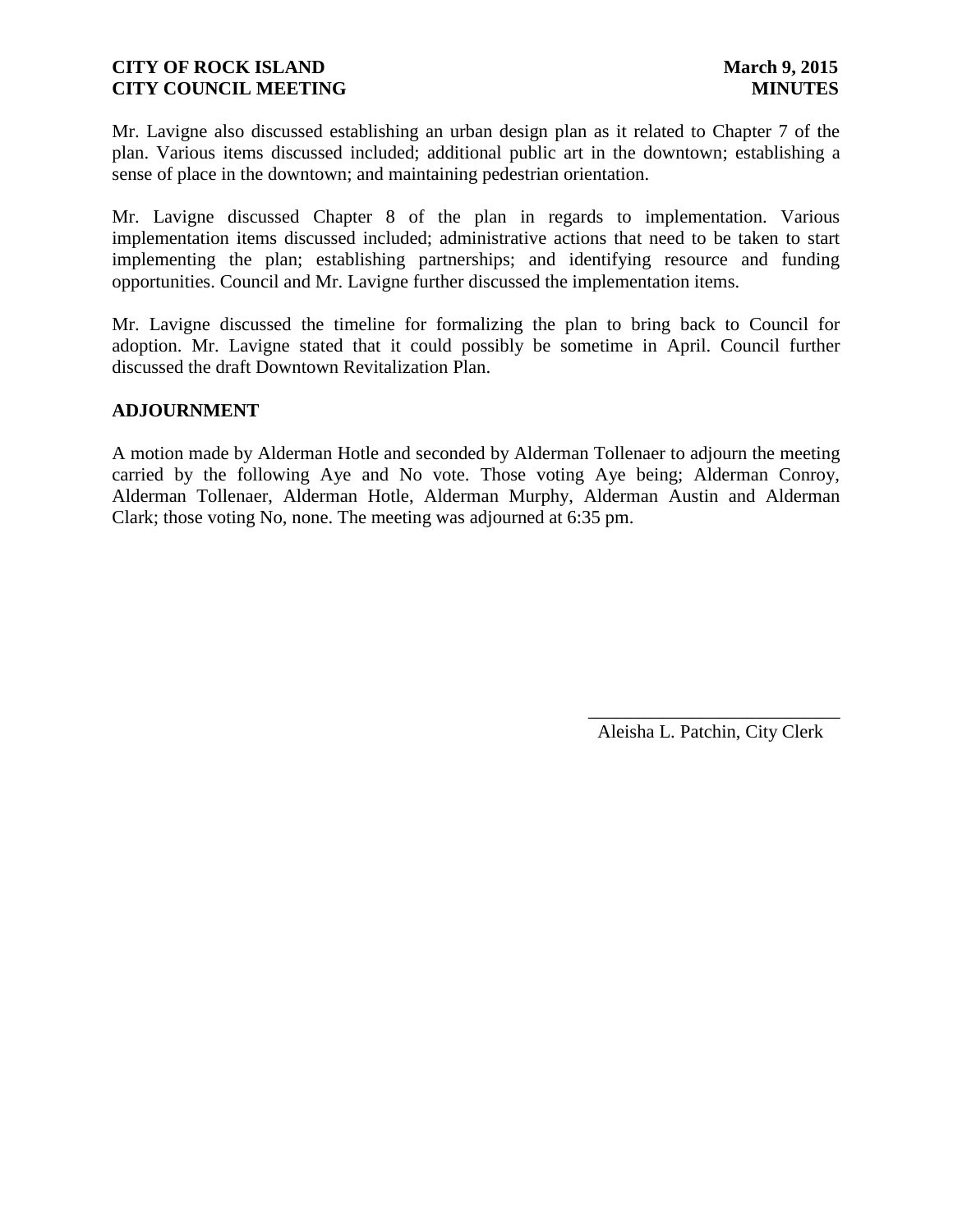Rock Island City Council met in regular session at 6:45 pm in Council Chambers of Rock Island City Hall. Present were Mayor Dennis E. Pauley presiding, and Aldermen David Conroy, Stephen L. Tollenaer, Kate Hotle, Joy Murphy, Charles O. Austin III and Ivory D. Clark. Also present were City Manager Thomas Thomas and City Attorney Dave Morrison. Alderman P.J. Foley was absent.

#### Introductory Proceedings

Mayor Pauley called the meeting to order and led in the Pledge of Allegiance. Alderman Austin gave the Invocation.

## Agenda Item #5 **Minutes of the meeting of March 2, 2015.**

A motion was made by Alderman Murphy and seconded by Alderman Austin to approve the Minutes of the meeting of March 2, 2015 as printed. The motion carried by the following Aye and No vote; those voting Aye being; Alderman Conroy, Alderman Tollenaer, Alderman Hotle, Alderman Murphy, Alderman Austin and Alderman Clark; those voting No, none.

#### Agenda Item #6 **Update Rock Island by Mayor Pauley.**

Mayor Pauley stated that the 2015 St. Patrick's Day Parade will be Saturday, March 14 at 11:30 am starting at 23<sup>rd</sup> Street and 4<sup>th</sup> Avenue in Rock Island. The Mayor added that parade floats, bands, vehicles, and walkers will head through downtown Rock Island, across Centennial Bridge, and continue its course through downtown Davenport. Visit www.ridistrict.com for updates.

Mayor Pauley advised that after the 2015 St. Patrick's Day Parade has concluded, stay in Rock Island and enjoy the post parade festivities. Some of the various outdoor festivities include Steve's Old Time Tap at  $17<sup>th</sup>$  Street between  $2<sup>nd</sup> \& 3<sup>rd</sup>$  Avenues from 8:00 am until 7:00 pm and Kavanaugh's Hilltop Tap at 1228  $30<sup>th</sup>$  Street from 12:00 pm – 9:00 pm.

Mayor Pauley commented that Spring Break is approaching quickly. Be sure and sign your kids up for Day Trippers camp at the Rock Island Fitness & Activity Center March 16 through March 30. Field trips include Skate City and the Putnam/IMAX with swimming at RIFAC each week. Email johnson.nora@rigov.org for more info or call 732-PARK to register! Spots are filling fast, don't delay!

Mayor Pauley stated to head out to the Southwest Branch of the Rock Island Library on Tuesday, March 10 at 6:00 pm or Saturday, March 14 at 10:00 am and join in the St. Patrick's Day fun. Make a St. Patrick's Day lucky banner garland that's suitable for all ages and skill levels, and play JINGO, a St. Paddy's Day bingo-style game.

Mayor Pauley advised that kids can practice their reading skills by reading aloud twice each month to a therapy dog from QC Canine Assistance Network. Dogs make a great audience!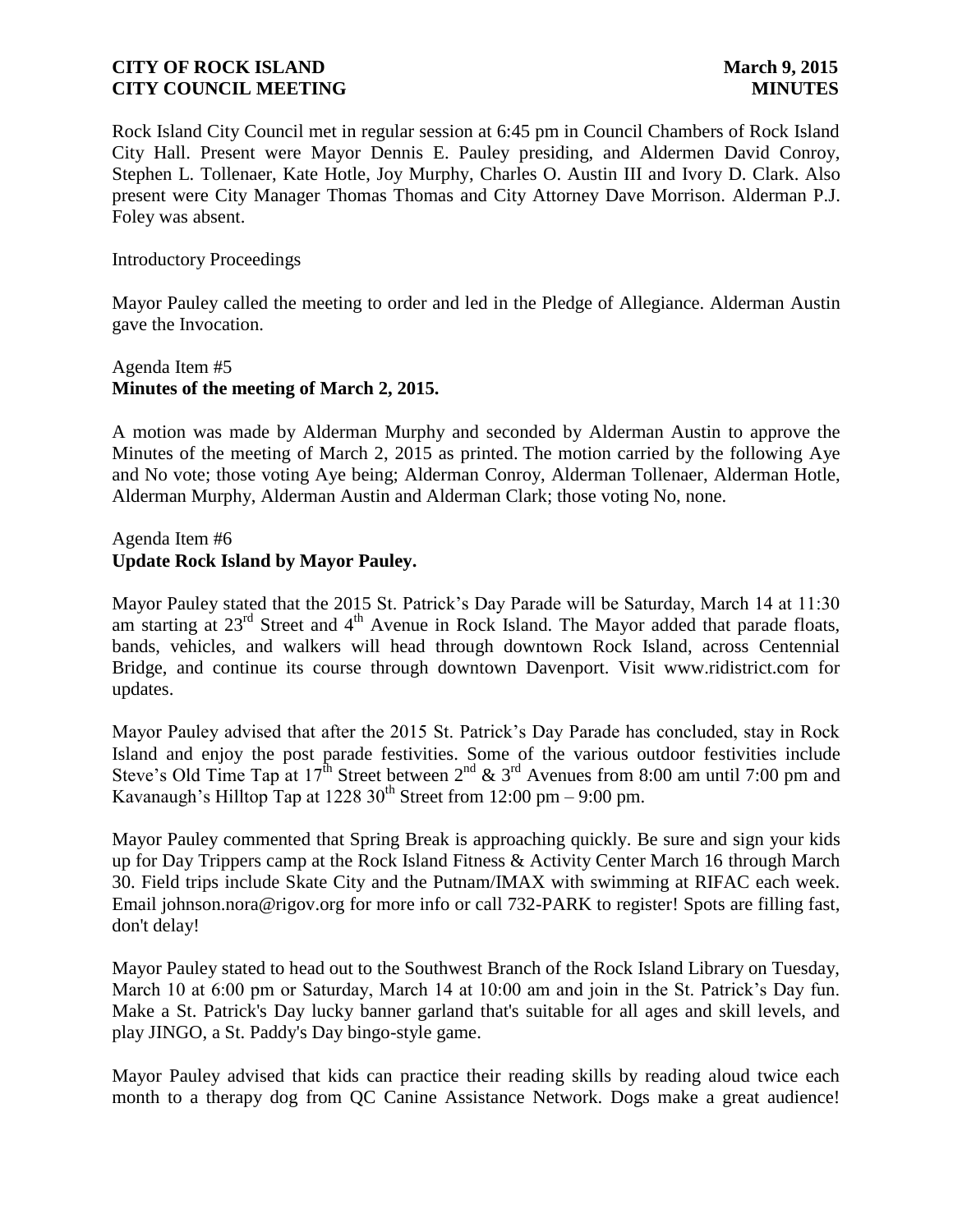Available for Pre-K to  $6<sup>th</sup>$  grades. Come read with Rover Monday, March 16 and Monday, March 30 from 5:30 to 6:30 at the 30/31 Branch Library.

# Agenda Item #7 **Proclamation declaring March 17, 2015 as Alleman High School Girls Softball Day.**

Mayor Pauley read the proclamation. The Alleman High School Girls Softball Team accepted the proclamation.

# Agenda Item #8 **CLAIMS**

It was moved by Alderman Austin and seconded by Alderman Murphy to accept the following reports and authorize payments as recommended. The motion carried by the following Aye and No vote; those voting Aye being; Alderman Conroy, Alderman Tollenaer, Alderman Hotle, Alderman Murphy, Alderman Austin and Alderman Clark; those voting No, none.

a. Report from the Human Resources Department regarding payment in the amount of \$9,315.27 to Dave Morrison for legal services rendered for the month of February.

b. Report from the Human Resources Department regarding payment in the amount of \$3,554.83 to Dennis A. Brebner & Associates for General Liability Claim.

c. Report from the Public Works Department regarding payment #1 in the amount of \$40,624.90 to Legacy Construction for services provided for the 2014 Storm Water Outfall Program project.

#### Agenda Item #9

**Claims for the week of February 27 through March 5 in the amount of \$581,718.79 and payroll for the weeks of February 16 through March 1 in the amount of \$1,329,522.62.** 

Alderman Clark moved and Alderman Hotle seconded to allow the claims and payroll. The motion carried by the following Aye and No vote; those voting Aye being; Alderman Conroy, Alderman Tollenaer, Alderman Hotle, Alderman Murphy, Alderman Austin and Alderman Clark; those voting No, none.

#### Agenda Item #10

## **Report from the Public Works Department regarding the State Contract purchase of 20 4x4 Chevy Tahoe's from Miles Chevrolet, Inc. in the amount of \$680,000.00.**

It was moved by Alderman Murphy and seconded by Alderman Hotle to approve the purchase as recommended and refer to the City Attorney for an ordinance declaring the current fleet of Ford Crown Vic's as surplus.

Discussion followed. Alderman Austin inquired upon Public Works Director Randy Tweet as to whether these vehicles were a step up in price from the Crown Vics that were bought five years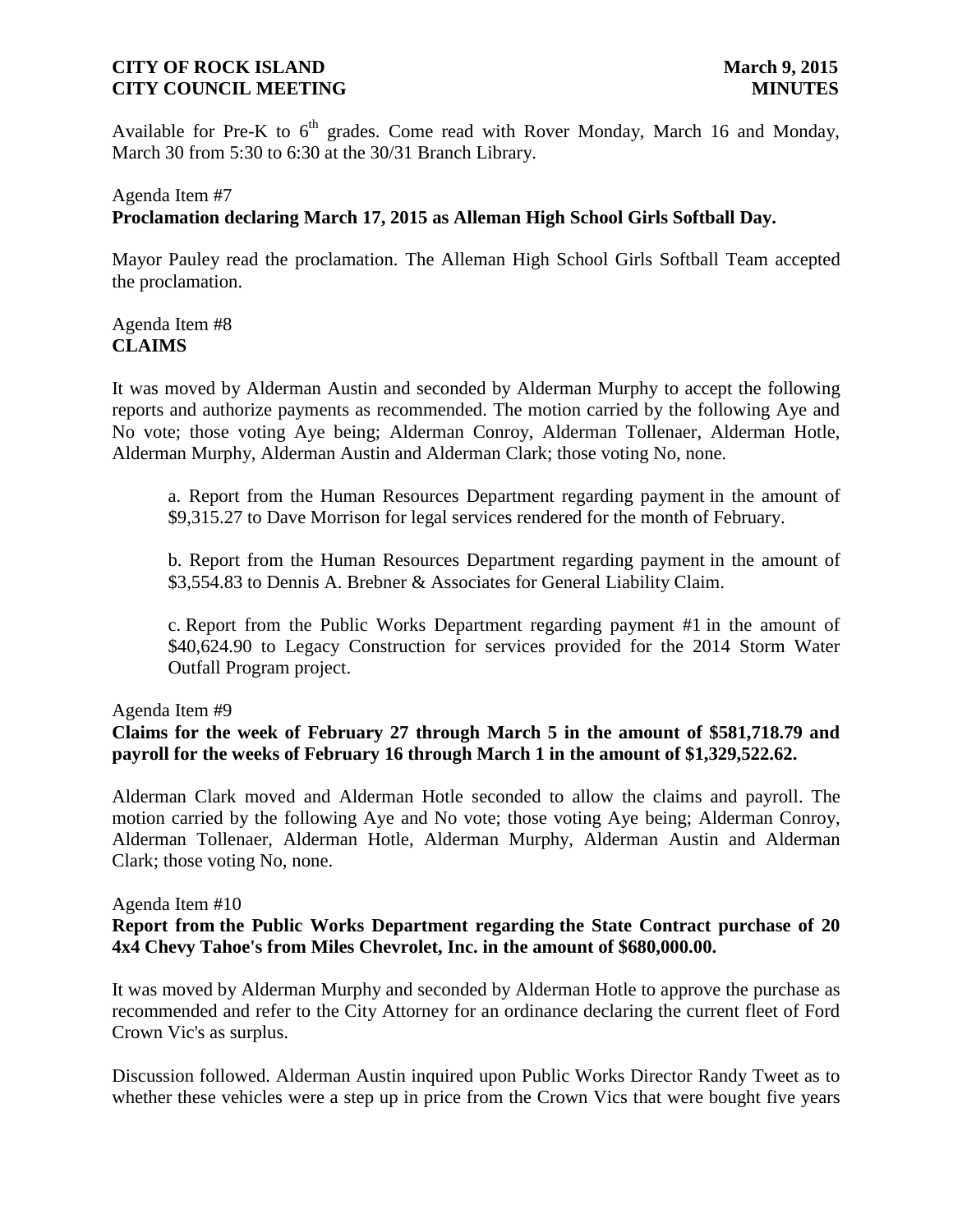ago. Mr. Tweet stated yes. Mr. Tweet explained that typically, the fleet is replaced at four years and every department in the City has a replacement cycle for a vehicle and they pay into an amortization fund. Mr. Tweet added that if it is 10 years then one-tenth of the price of the new vehicle would go into that fund every year and that is how the City funds the vehicles.

Alderman Austin inquired as to whether the price last year for the base vehicle was significantly less than this price. Mr. Tweet stated yes, it went to five years instead of four years and an extra year of amortization was paid to cover the difference. Mr. Tweet added that the Crown Vic's are no longer manufactured.

Alderman Austin and Mr. Tweet discussed cost as it related to accessories (decals, mobile data units and radio package) for the new vehicles. Mr. Tweet stated that the vehicles were a little more than what was budgeted, but the accessories were a little less so it is expected to be very close to what was budgeted. Mr. Tweet indicated that the vehicles are a little more fuel efficient than the Crown Vic's.

Alderman Conroy inquired as to whether there are cameras in all of the new vehicles. Mr. Tweet advised that all of the vehicles will be outfitted very similar to how the current vehicles are outfitted.

Alderman Murphy stated that if the City is going to have a professional Police Department, it is important that the City give them the best tools to do the job.

Council further discussed this item.

After discussion, the motion carried by the following Aye and No vote; those voting Aye being; Alderman Conroy, Alderman Tollenaer, Alderman Hotle, Alderman Murphy, Alderman Austin and Alderman Clark; those voting No, none.

Agenda Item #11

**Report from the Community and Economic Development Department regarding the purchase of property at 1204 2nd Street from Trish and James Roark in the amount of \$43,000.00 plus closing costs.**

Alderman Clark moved and Alderman Conroy seconded to approve the purchase as recommended based on the terms as stated in the report, authorize the City Manager to execute the contract documents and refer to the City Attorney for an ordinance.

Discussion followed. Alderman Austin inquired upon Community and Economic Development Director Jeff Eder as to whether the last appraised value on this property was \$20,000.00 based on 2011. Mr. Eder indicated that was correct. Mr. Eder stated that the owner has done other work to the property as well as redoing the furnace.

Alderman Austin then inquired as to whether it would be appraised at \$43,000.00 today. Mr. Eder stated that he didn't know if it would appraise all the way up to \$43,000.00 today especially in the location. Mr. Eder advised that it would be very difficult for an appraisal and to have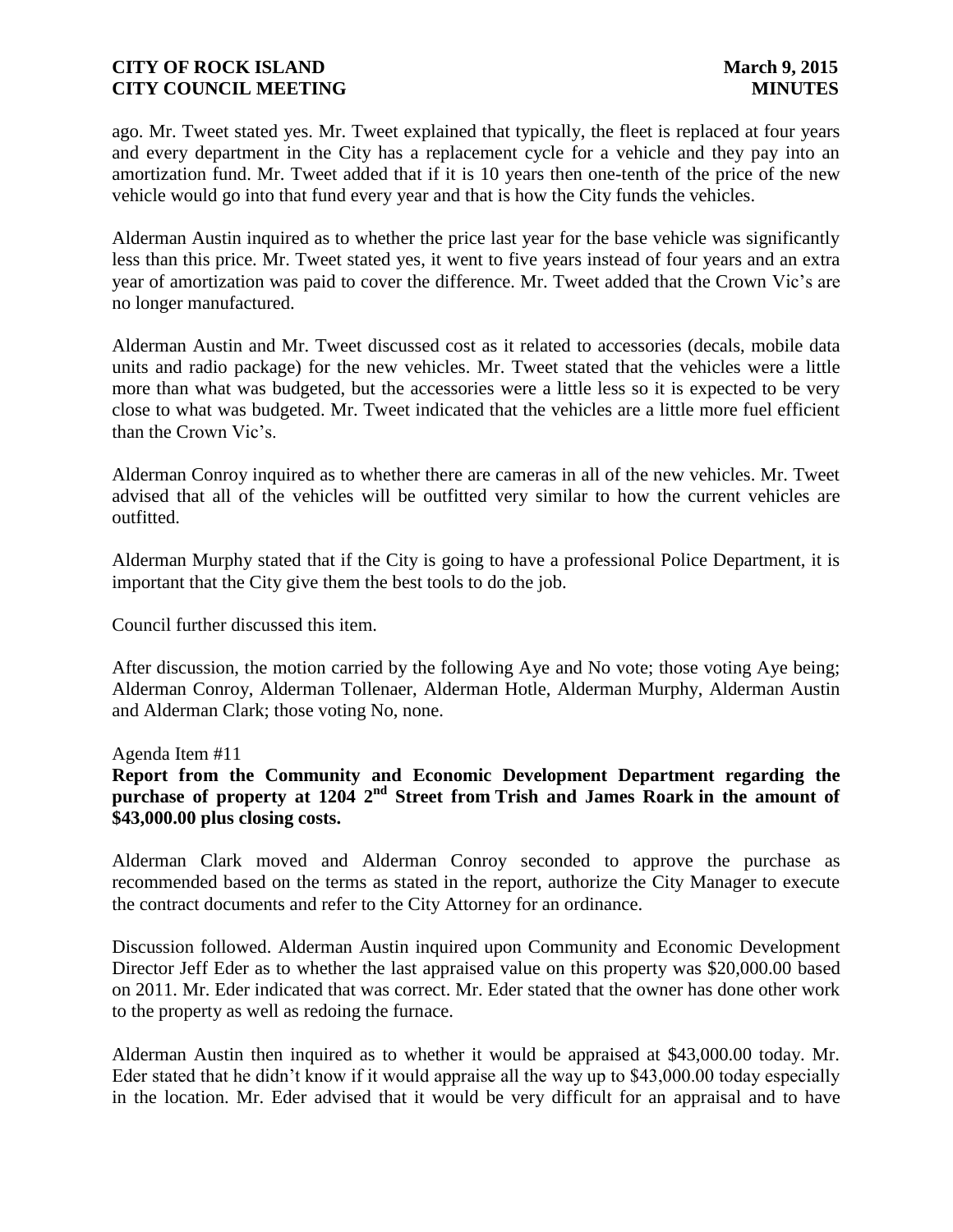comparables to that particular property because of the location; there are no other houses around it today. Mr. Eder stated that it is not significantly different from what was paid when the City bought a couple of houses in this area in 2006 and 2007.

Alderman Austin inquired if the ability to move forward on a project is contingent on having this piece of property. Mr. Eder stated that it would not allow at least one company to expand without this property. Alderman Austin and Mr. Eder further discussed this item.

Alderman Tollenaer stated that he supported this item. Alderman Tollenaer commented that maybe this property will not appraise for that price, but where can most folks go and replace what they have for the appraised value of their property.

After discussion, the motion carried by the following Aye and No vote; those voting Aye being; Alderman Conroy, Alderman Tollenaer, Alderman Hotle, Alderman Murphy, Alderman Austin and Alderman Clark; those voting No, none.

#### Agenda Item #12

**Report from the Public Works Department regarding bids (package 4) for the new Police Station, recommending the bids be awarded to KJWW Engineering in the amount of \$40,000.00 and Window Security Services in the amount of \$76,695.00.**

It was moved by Alderman Hotle and seconded by Alderman Conroy to award the bids as recommended and authorize Gilbane Building Company to execute the contract documents. The motion carried by the following Aye and No vote; those voting Aye being; Alderman Conroy, Alderman Tollenaer, Alderman Hotle, Alderman Murphy, Alderman Austin and Alderman Clark; those voting No, none.

#### Agenda Item #13

**Report from the Public Works Department regarding an engineering design services proposal from Symbiont for the Blackhawk Lift Station project in the amount of \$168,000.00.**

Alderman Murphy moved and Alderman Hotle seconded to approve the proposal as recommended and authorize the City Manager to execute the contract documents. The motion carried by the following Aye and No vote; those voting Aye being; Alderman Conroy, Alderman Tollenaer, Alderman Hotle, Alderman Murphy, Alderman Austin and Alderman Clark; those voting No, none.

#### Agenda Item #14

**Report from the Community and Economic Development Department regarding a lease agreement with James E. Coyne for farming on City owned property on Big Island**.

Agenda Item #15

**Report from the Community and Economic Development Department regarding a lease agreement with Todd Stegmiller for organic farming on the Ridgewood Business Park parcel.**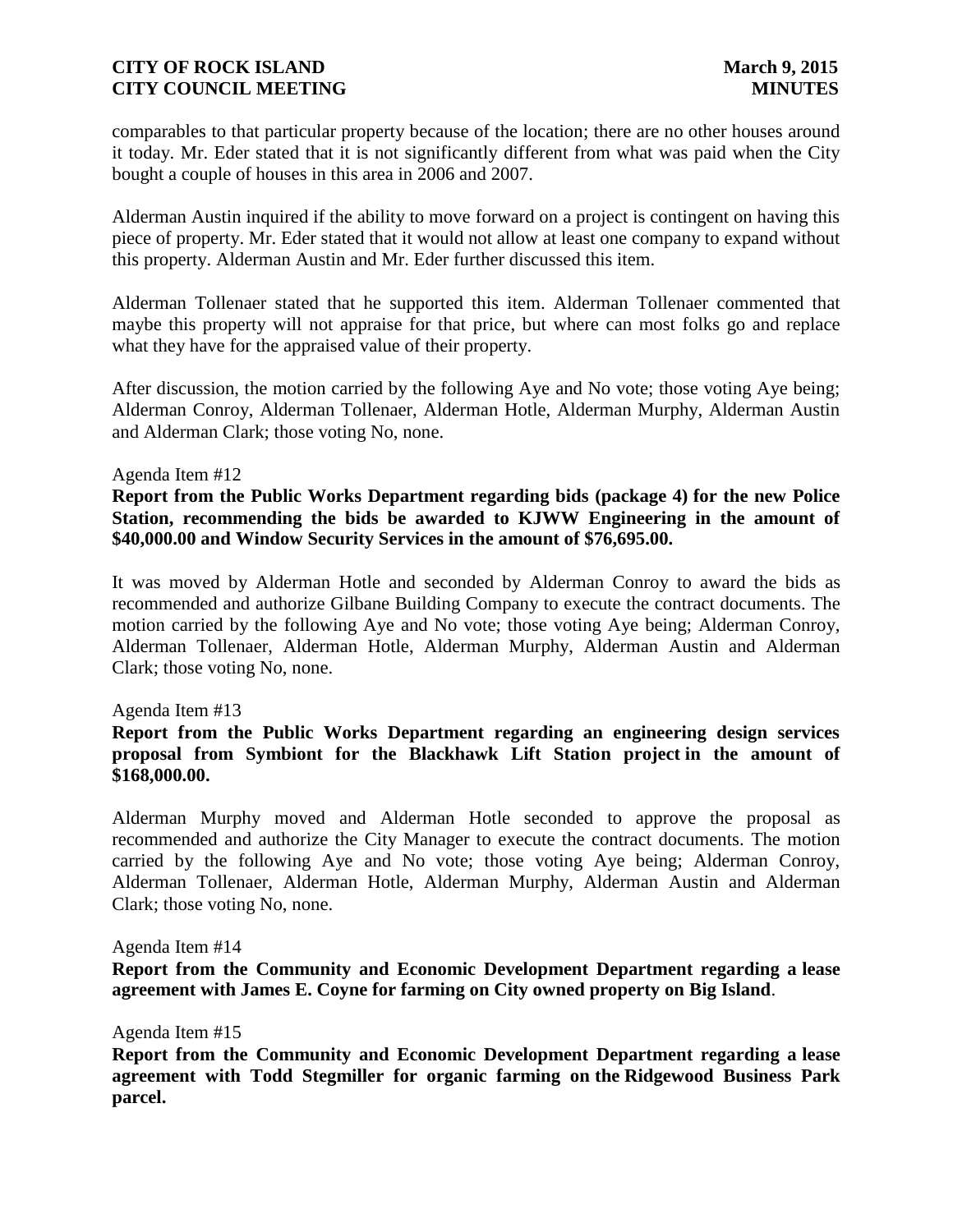Alderman Conroy moved to approve the lease agreements for Items 14 and 15 as recommended and authorize the City Manager to execute the contract documents, Alderman Clark seconded. The motion carried by the following Aye and No vote; those voting Aye being; Alderman Conroy, Alderman Tollenaer, Alderman Hotle, Alderman Murphy, Alderman Austin and Alderman Clark; those voting No, none.

#### Agenda Item #16

## **Report from the Community and Economic Development Department regarding a request from Wear Cote International to vacate the western one-half unimproved segment of 11th Street right-of-way, north of 2nd Avenue.**

Alderman Austin moved and Alderman Hotle seconded to deny the request as recommended because the segment of right-of-way may be needed for future public road improvements for Route 92 rerouting.

Discussion followed. Alderman Tollenaer inquired as to whether the Council had a study session on this item. Mayor Pauley stated no. Alderman Tollenaer stated that one of the issues that he has always had is that Council gets the information on Friday and there isn't enough time to investigate everything thoroughly. Alderman Tollenaer stated that he would support the denial of this item.

After discussion, the motion carried by the following Aye and No vote; those voting Aye being; Alderman Conroy, Alderman Tollenaer, Alderman Hotle, Alderman Murphy, Alderman Austin and Alderman Clark; those voting No, none.

#### Agenda Item #17

**Report from the City Clerk regarding a request from Jeff Lam, owner of Rooster's Sports Bar and Grill to serve alcohol outside in the fenced in beer garden during regular business hours on Saturday, March 14, 2015 at 2130 3rd Avenue.**

It was moved by Alderman Tollenaer and seconded by Alderman Hotle to approve the request as recommended, subject to complying with all liquor license regulations and subject to being closed down early if noise complaints are received. The motion carried by the following Aye and No vote; those voting Aye being; Alderman Conroy, Alderman Tollenaer, Alderman Hotle, Alderman Murphy, Alderman Austin and Alderman Clark; those voting No, none.

#### Agenda Item #18

## **Report from the City Clerk regarding an application and Resolution for the Cornbelt Running Club to hold their Quad Cities Distance Classic Half Marathon and 5K Road Race on Sunday, May 10, 2015.**

Alderman Hotle moved and Alderman Austin seconded to approve the event as recommended and adopt the resolution. The motion carried by the following Aye and No vote; those voting Aye being; Alderman Conroy, Alderman Tollenaer, Alderman Hotle, Alderman Murphy, Alderman Austin and Alderman Clark; those voting No, none.